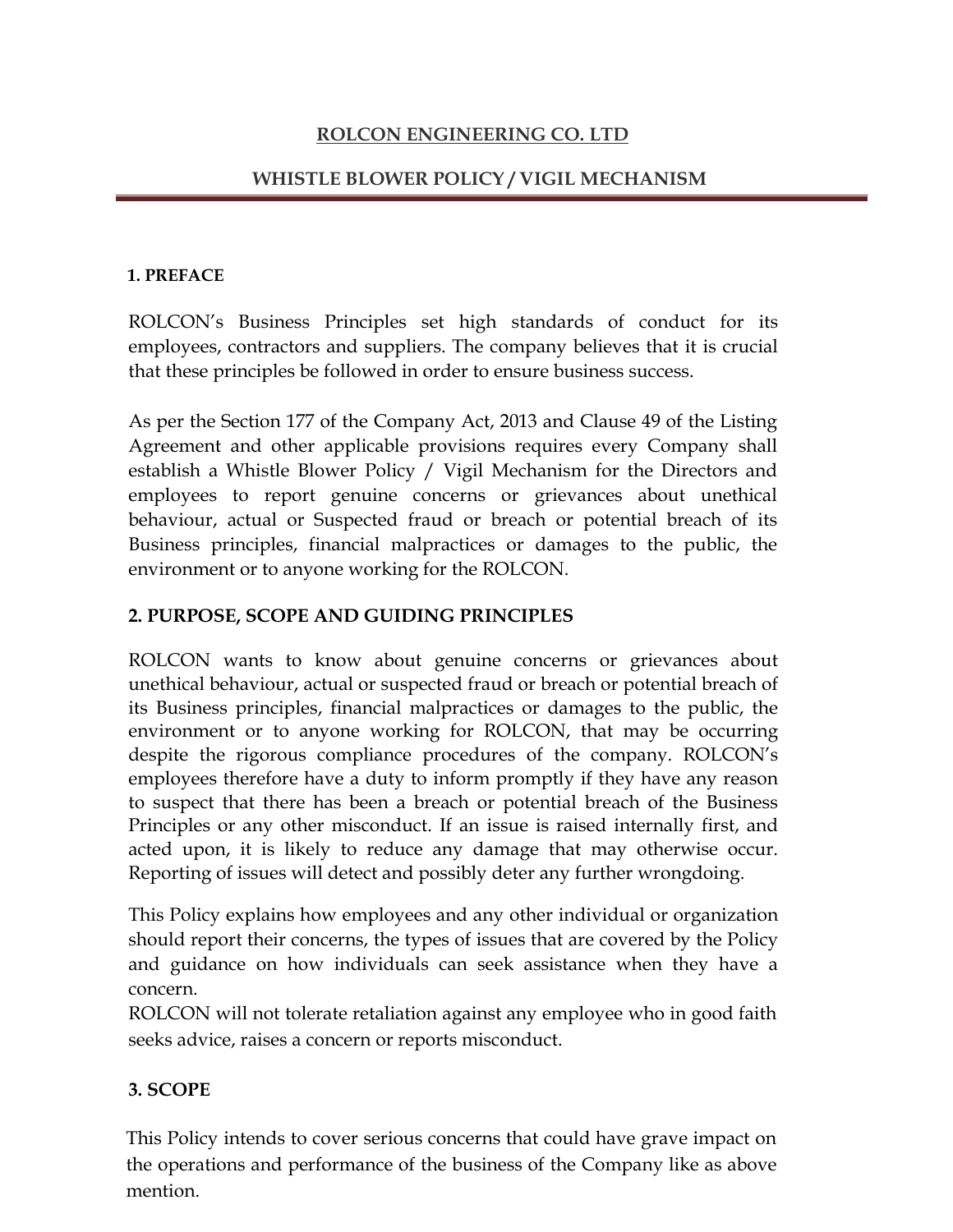The duty to report concerns applies to all employees of ROLCON. To fulfill this duty, employees must provide as much information as possible to ensure that a proper investigation can be carried out and must respond to requests for further information as the investigation progresses.

Depending on the terms of their contracts, employees working for entities and third parties such as contractors and agency workers may also have a duty to report concerns under this Policy. Where there is no such contractual obligation, third party workers are encouraged to use this Policy and bring their concerns about ROLCON or anyone acting on our behalf to our attention.

The policy neither releases employees from their duty of confidentiality in the course of their work, nor is it a route for taking up a grievance about a personal situation.

Details of this Policy can be found on the ROLCON's website.

# 4. RAISING CONCERNS – WHERE TO GO FOR HELP

The whistle blower procedure is intended to be used for serious and sensitive issues. Serious concerns relating to the financial reporting, unethical or illegal conduct should be reported in the following manner.

Line management is the first place for concerns to be raised as managers will generally be closest to the situation and best able to help. All Protected Disclosures should be addressed to the Compliance Officer. His contact details are:

CS Kiran Vaghela ADD.: P B No. 20, Rolcon Engineering Co. Ltd Phone: (02692) 230766/230866 E-Mail: rolcon@rolconengineering.com

# 5. ACCESS TO THE AUDIT COMMITTEE

In the extra ordinary circumstances where a person feels that he/she is not able to communicate his/her concern to Line Manager, or Compliance Officer, he/she has the option to address his/her concern to the ROLCON's Audit Committee. Its contact details are:

Mr. M H Joshi – Member of Audit Committee and Independent Director Email: mhj11341@yahoo.com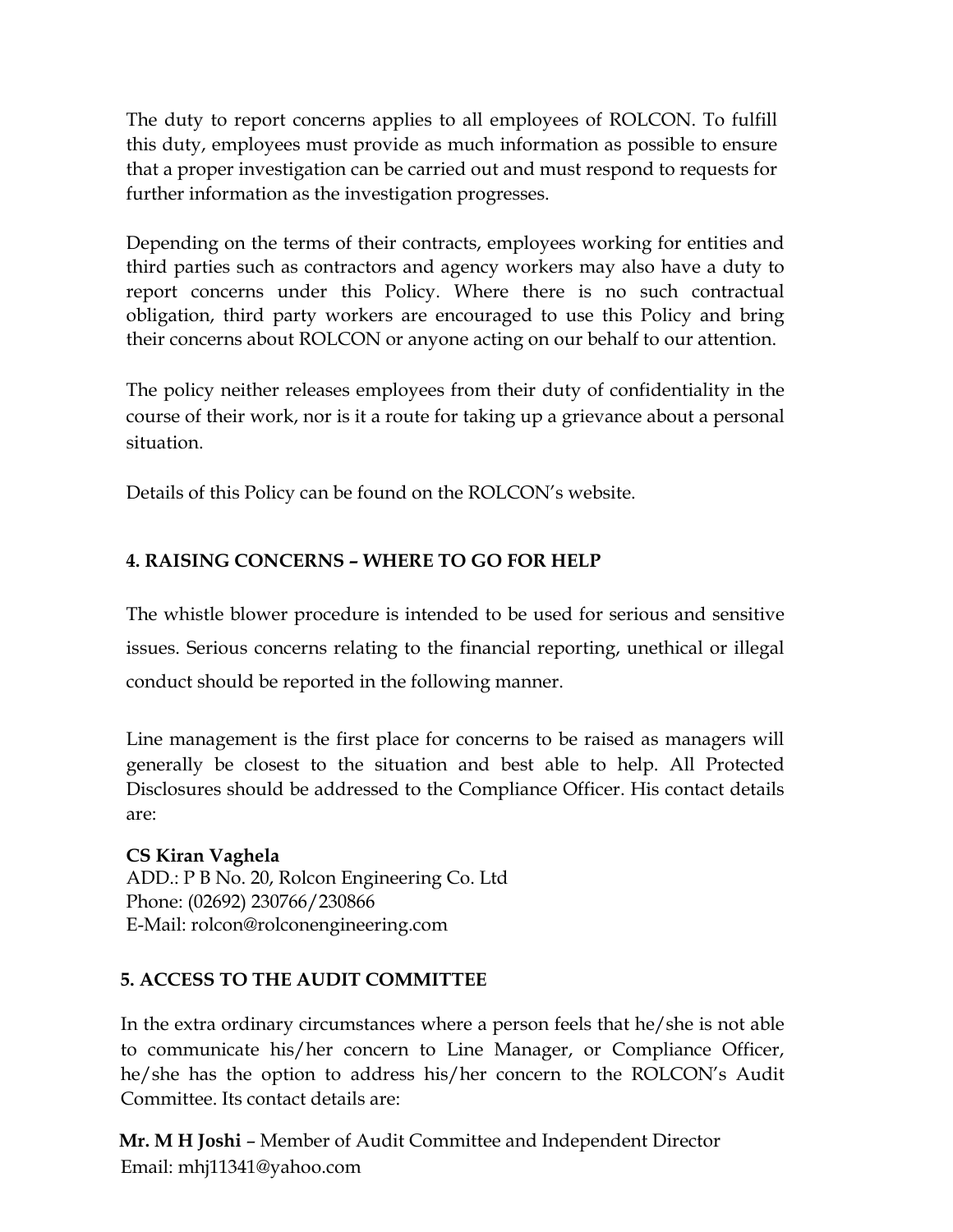## 6. ANONYMOUS E-MAIL

Any anonymous E-mail will not be entertained. Strict action will be taken against any person found guilty of sending anonymous E-mail.

# 7. TIMING

The earlier a concern is expressed, the easier it is to take action.

## 8. EVIDENCE

Although the employee is not expected to prove the truth of an allegation, the employee needs to demonstrate to the person contacted that there are sufficient grounds for concern.

## 9. HOW THE COMPLAINT WILL BE HANDLED

The action taken will depend on the nature of the concern. The Audit Committee of the Board of Directors receives a report on each complaint and a follow-up report on actions taken.

### 10. INITIAL INQUIRIES

Initial inquiries will be made to determine whether an investigation is appropriate and the form that it should take. Some concerns may be resolved by agreed action without the need for investigation.

### 11. FURTHER INFORMATION

The amount of contact between the complainant and the body investigating the concern will depend on the nature of the issue and the clarity of information provided. Further information may be sought from the complainant.

### 12. INFORMATION

Subject to legal constraints the complainant will receive information about the outcome of any investigations.

### 13. PROTECTION

No unfair treatment will be meted out to a Whistle Blower by virtue of his/her having reported a Protected Disclosure under this Policy. ROLCON , as a policy, condemns any kind of discrimination, harassment, victimization or any other unfair employment practice being adopted against Whistle Blowers. Complete protection will, therefore, be given to Whistle Blowers against any unfair practice like retaliation, threat or intimidation of termination/suspension of service, disciplinary action, transfer, demotion, refusal of promotion or the like including any direct or indirect use of authority to obstruct the Whistle Blower's right to